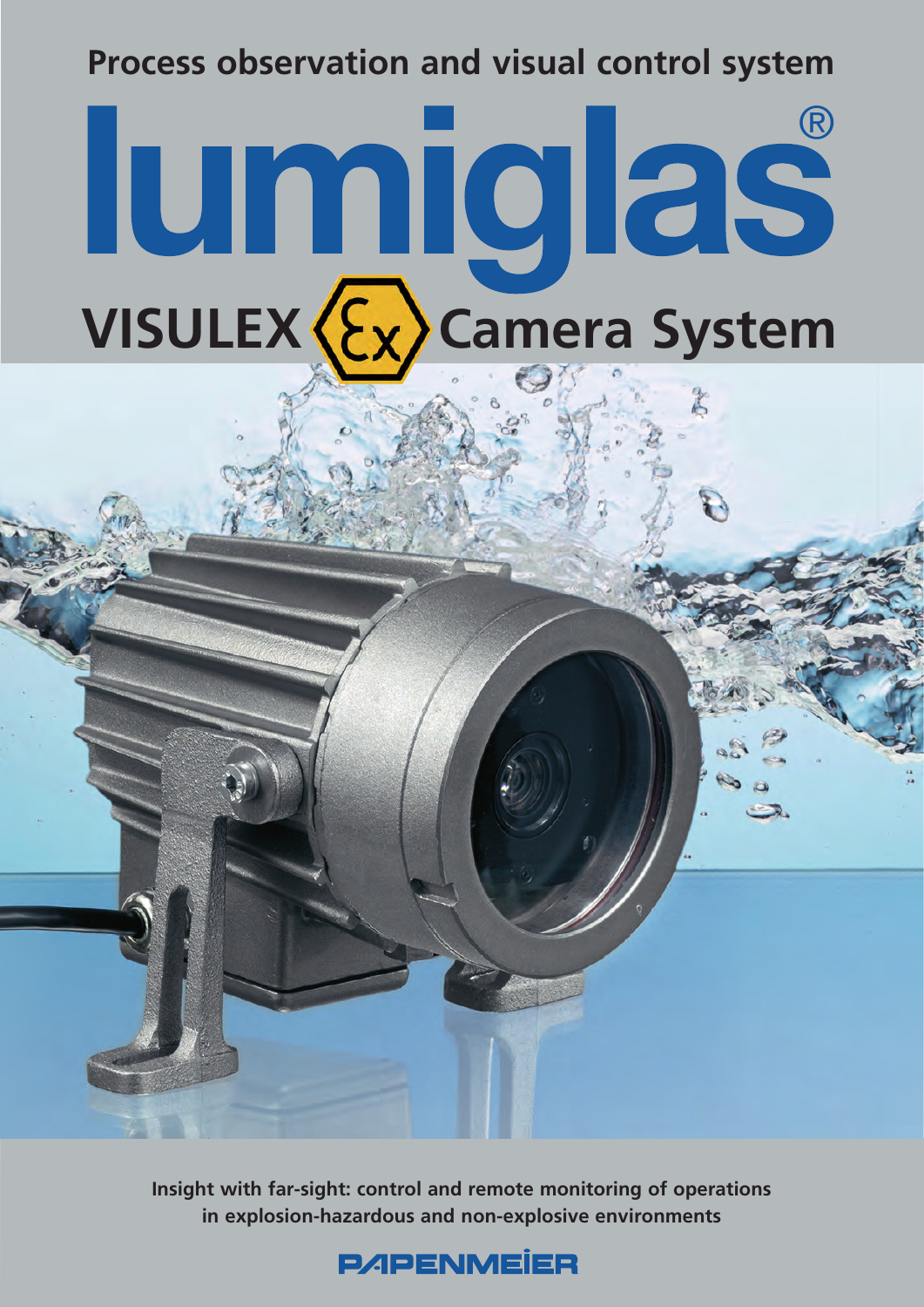

## Lumiglas VISULEX &-camera system`insight with far-sight<sup>2</sup>

**For inspection and remote observation of process operations, particularly in explosive environmentsand for monitoring objects that are not normally accessible via remote control.**

Ex-cameras have a stainless steel housing, making them ideal for use in sterile room technology.

**Greater safety, less down-time:** the continuous availability of visual process data in a central control room saves considerable costs as well as work and travel time.

On-site inspections of critical production areas or external facilities are no longer necessary – a significant contribution to accident prevention!

The Lumiglas VISULEX Ex-camera system meets these requirements with optimum cost effectiveness.

Visual process data is displayed for control and evaluation purposes and is also available for further image processing using on-screen or PC technology.

This enables, for instance, the digital storage of the entire process sequence for traceability purposes.

Supplementary to this, **Lumiglas Exluminaires** provide ideal lighting conditions to illuminate the object to be observed.

Ex-camera variants with zoom lens can also be operated by remote control from a control room in a non-ex area. The observer can thus adjust the camera settings to meet specific requirements.

Particular advantages are offered by the `Lumicam´ system and control software developed by Lumiglas VISULEX, which is included in the price of the camera.

This Lumicam software package (with Windows interface) provides the user with the following functions for controlling the installed Ex-camera via either a PC or a notebook:

#### **Precision adjustment of:**

- Zoom
- Focus
- Aperture, shutter, gain
- Date and time
- Preset functions

#### **Image processing and storage**

**Image transmission in real time:**

- Company-wide via LAN
- Worldwide via Internet/Videowebserver

via Interna Observer at PC screen e.g. in U.S.A.



#### **All the advantages at a glance:**

- Compact size of Ex-camera
- Simple installation and operation - Minimal space requirement
- Data transfer in the Ex environment up to 500 m via video cable or
- worldwide via web - Image presentation on screen or PC
- Storage option for single images or video sequences
- Presentation facility for large viewer groups
- Ideal combined with Lumiglas Exluminaires or fibre optic technology

#### **Single-source solutions:**

- Lumiglas offers complete, project specific services, tailored to the technical requirements of the plant operator. These include installation, commissioning, and PC link-up with all the necessary components. The costing in these cases is on an individual project basis. A performance specification is drawn up on the basis of a checklist.

*Lumiglas VISULEX Ex-camera with fixed lens, type K 06-Ex, aluminium*



*Lumiglas VISULEX Ex-camera with zoom lens, type K 25-Ex, stainless steel*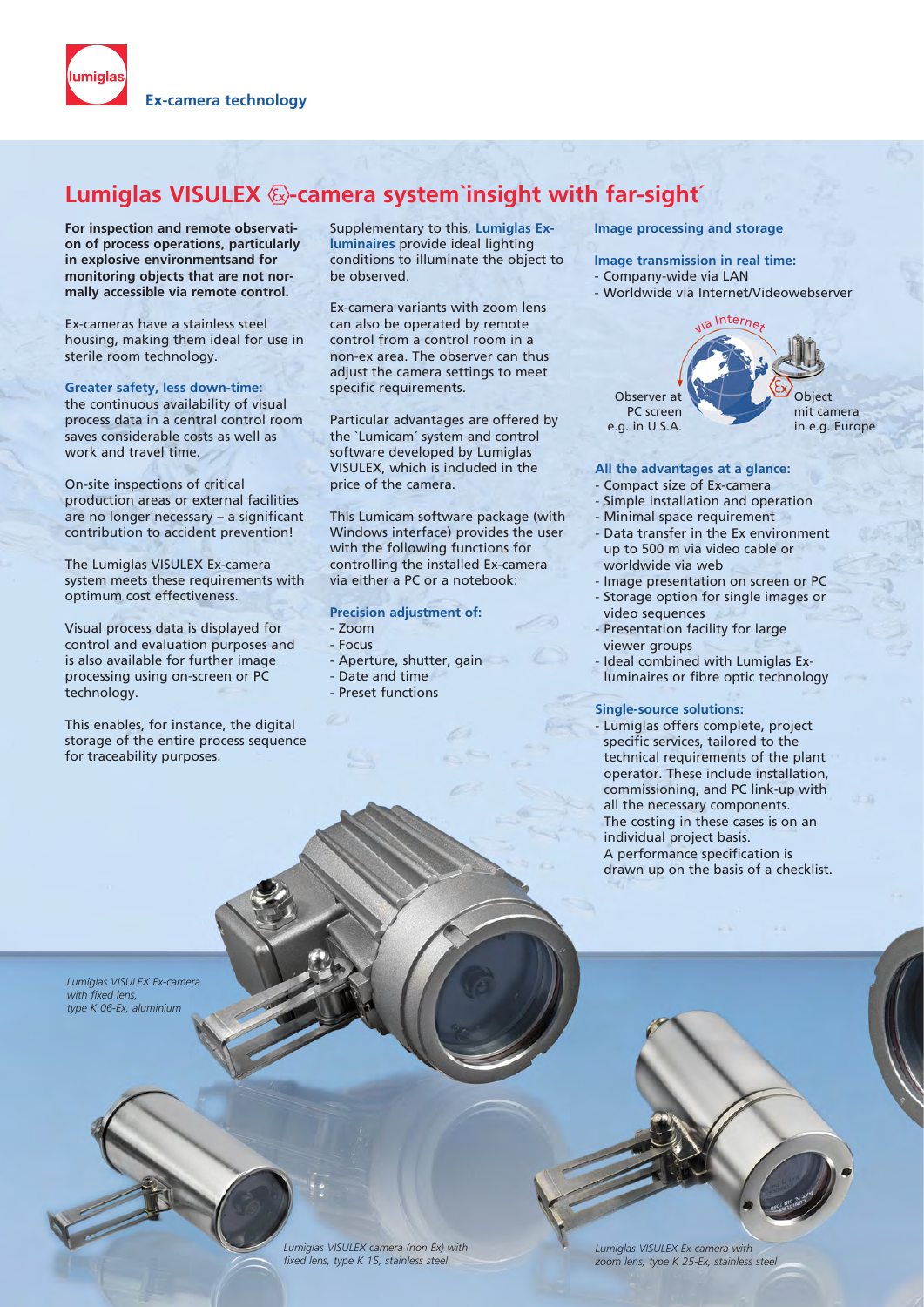### **Ex-camera technology**



 *The combination that warrants consistently good viewing: Ex-camera, Ex-sight glass luminaire, wiper mechanism and spray device.*

The images recorded by the camera in the ex-hazardous area are transmitted via cable to the control room and shown either on the screen of a PC (enabling further image processing) or a standard monitor.

A control unit wired into the circuit provides power for the camera and for controlling the data transfer and zoom lens.



umiglas